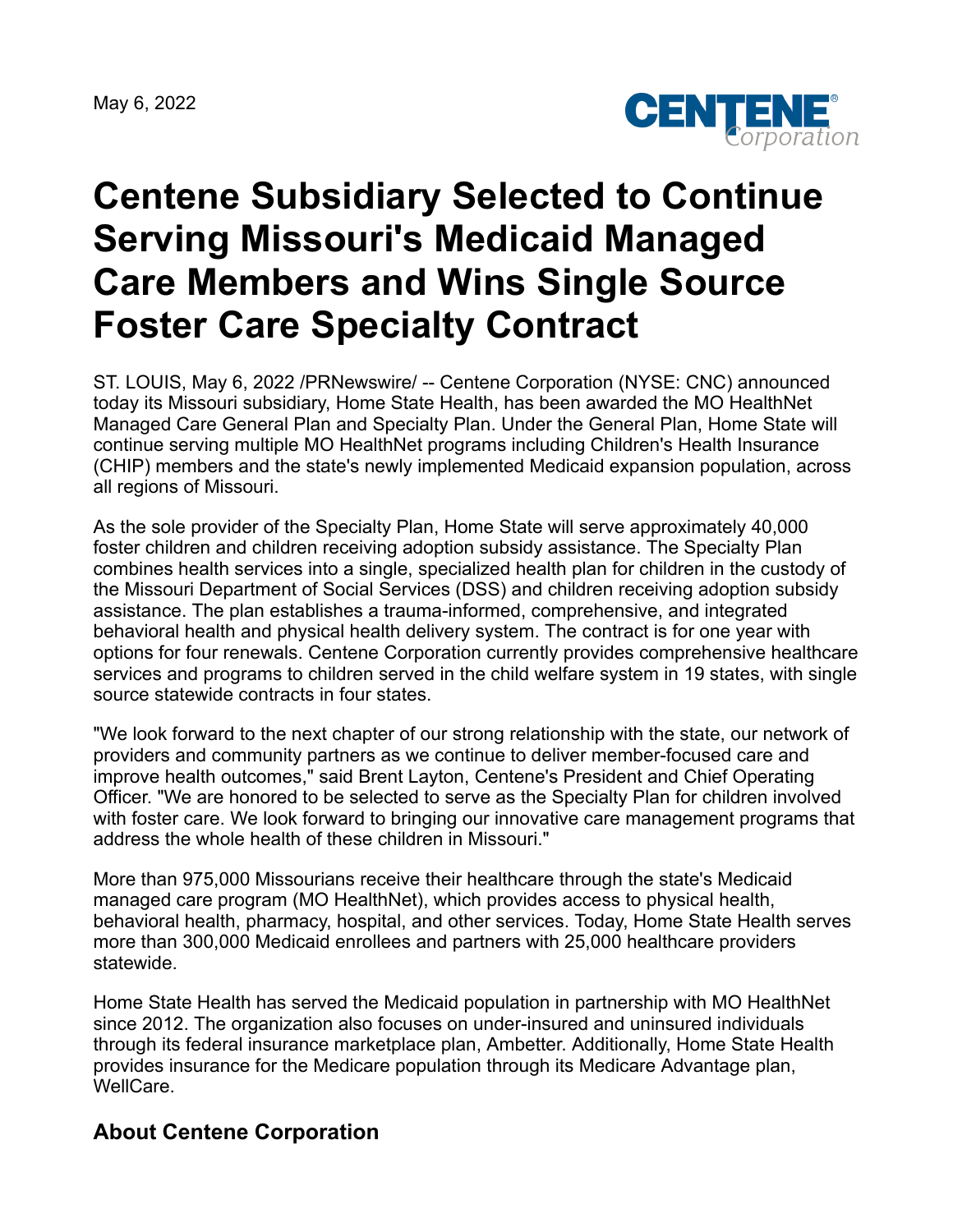Centene Corporation, a Fortune 25 company, is a leading healthcare enterprise that is committed to [helping people live healthier lives](https://urldefense.com/v3/__https:/www.youtube.com/user/CenteneCorp__;!!Js732Vmb!4K62SFNNVkkJTmGjXi5yYxFS_P41WUBjaIyvMTuSe5oK5E_MYPLl1YxuNP1yYeU%24). The Company takes a local approach – with local brands and local teams – to provide fully integrated, high-quality, and cost-effective services to government sponsored and commercial healthcare programs, focusing on underinsured and uninsured individuals. Centene offers affordable and high-quality products to nearly 1 in 15 individuals across the nation, including Medicaid and Medicare members (including Medicare Prescription Drug Plans) as well as individuals and families served by the Health Insurance Marketplace, the TRICARE program, and individuals in correctional facilities. The Company also serves several international markets, and contracts with other healthcare and commercial organizations to provide a variety of specialty services focused on treating the whole person. Centene focuses on long-term growth and value creation as well as the [development of its people](https://jobs.centene.com/us/en), systems and capabilities so that it can better serve its members, providers, local communities, and government partners.

Centene uses its investor relations website to publish important information about the Company, including information that may be deemed material to investors. Financial and other information about Centene is routinely posted and is accessible on Centene's investor relations website, [http://investors.centene.com](http://investors.centene.com/).

## **Forward-Looking Statements**

*All statements, other than statements of current or historical fact, contained in this press release are forward-looking statements. Without limiting the foregoing, forward-looking statements often use words such as "believe," "anticipate," "plan," "expect," "estimate," "intend," "seek," "target," "goal," "may," "will," "would," "could," "should," "can," "continue" and other similar words or expressions (and the negative thereof). Centene (the Company, our, or we) intends such forward-looking statements to be covered by the safe-harbor provisions for forward-looking statements contained in the Private Securities Litigation Reform Act of 1995, and we are including this statement for purposes of complying with these safe-harbor provisions. In particular, these statements include, without limitation, statements about our future operating or financial performance, market opportunity, value creation strategy, competition, expected activities in completed and future acquisitions, including statements about the impact of our recently completed acquisition of Magellan Health (the Magellan Acquisition), other recent and future acquisitions and dispositions, investments and the adequacy of our available cash resources. These forward-looking statements reflect our current views with respect to future events and are based on numerous assumptions and assessments made by us in light of our experience and perception of historical trends, current conditions, business strategies, operating environments, future developments and other factors we believe appropriate. By their nature, forward-looking statements involve known and unknown risks and uncertainties and are subject to change because they relate to events and depend on circumstances that will occur in the future, including economic, regulatory, competitive and other factors that may cause our or our industry's actual results, levels of activity, performance or achievements to be materially different from any future results, levels of activity, performance or achievements expressed or implied by these forward-looking statements. These statements are not guarantees of future performance and are subject to risks, uncertainties and assumptions. All forward-looking statements included in this press release are based on information available to us on the date hereof. Except as may be otherwise required by law, we undertake no obligation to update or revise the forward-looking statements included in this press release, whether as a result of new information, future events or otherwise, after the date hereof. You should not place undue reliance on any forward-looking*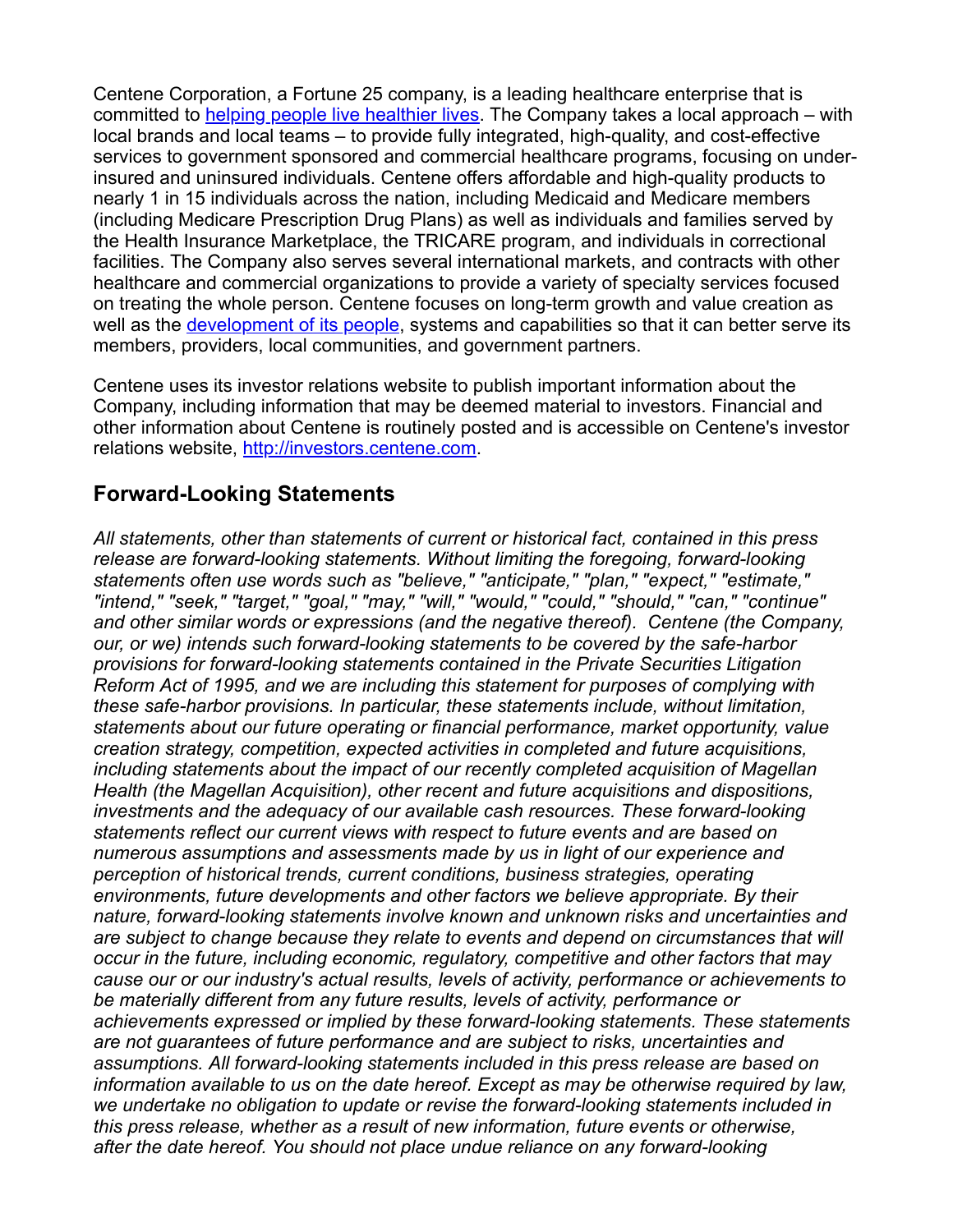*statements, as actual results may differ materially from projections, estimates, or other forward-looking statements due to a variety of important factors, variables and events including, but not limited to: our ability to accurately predict and effectively manage health benefits and other operating expenses and reserves, including fluctuations in medical utilization rates due to the impact of COVID-19; the risk that the election of new directors, changes in senior management, and inability to retain key personnel may create uncertainty or negatively impact our ability to execute quickly and effectively; uncertainty as to the expected financial performance of the combined company following the recent completion of the Magellan Acquisition; the possibility that the expected synergies and value creation from the Magellan Acquisition or the acquisition of WellCare Health Plans, Inc.(the WellCare Acquisition) (or other acquired businesses) will not be realized, or will not be realized within the respective expected time periods; disruption from the integration of the Magellan Acquisition or from the integration of the WellCare Acquisition, unexpected costs, or similar risks from other acquisitions we may announce or complete from time to time, including potential adverse reactions or changes to business relationships with customers, employees, suppliers or regulators, making it more difficult to maintain business and operational relationships; a downgrade of the credit rating of our indebtedness; competition; membership and revenue declines or unexpected trends; changes in healthcare practices, new technologies, and advances in medicine; increased healthcare costs; changes in economic, political or market conditions; changes in federal or state laws or regulations, including changes with respect to income tax reform or government healthcare programs as well as changes with respect to the Patient Protection and Affordable Care Act and the Health Care and Education Affordability Reconciliation Act (collectively referred to as the ACA) and any regulations enacted thereunder that may result from changing political conditions, the new administration or judicial actions; rate cuts or other payment reductions or delays by governmental payors and other risks and uncertainties affecting our government businesses; our ability to adequately price products; tax matters; disasters or major epidemics; changes in expected contract start dates; provider, state, federal, foreign and other contract changes and timing of regulatory approval of contracts; the expiration, suspension, or termination of our contracts with federal or state governments (including, but not limited to, Medicaid, Medicare, TRICARE or other customers); the difficulty of predicting the timing or outcome of legal or regulatory proceedings or matters, including, but not limited to, our ability to resolve claims and/or allegations made by states with regard to past practices, including at Envolve Pharmacy Solutions, Inc. (Envolve), as our pharmacy benefits manager (PBM) subsidiary, within the reserve estimate we recorded in 2021 and on other acceptable terms, or at all, or whether additional claims, reviews or investigations relating to our PBM business will be brought by states, the federal government or shareholder litigants, or government investigations; timing and extent of benefits from strategic value creation initiatives, including the possibility that these initiatives will not be successful, or will not be realized within the expected time periods; challenges to our contract awards; cyber-attacks or other privacy or data security incidents; the exertion of management's time and our resources, and other expenses incurred and business changes required in connection with complying with the undertakings in connection with any regulatory, governmental or third party consents or approvals for acquisitions; changes in expected closing dates, estimated purchase price and accretion for acquisitions; restrictions and limitations in connection with our indebtedness; our ability to maintain or achieve improvement in the Centers for Medicare and Medicaid Services (CMS) Star ratings and maintain or achieve improvement in other quality scores in each case that can impact revenue and future growth; availability of debt and equity financing, on terms that are favorable to us; inflation; foreign currency fluctuations and risks and uncertainties discussed in the reports that Centene has filed with the Securities and Exchange Commission. This list of important factors is not intended to be exhaustive. We discuss certain of these matters*